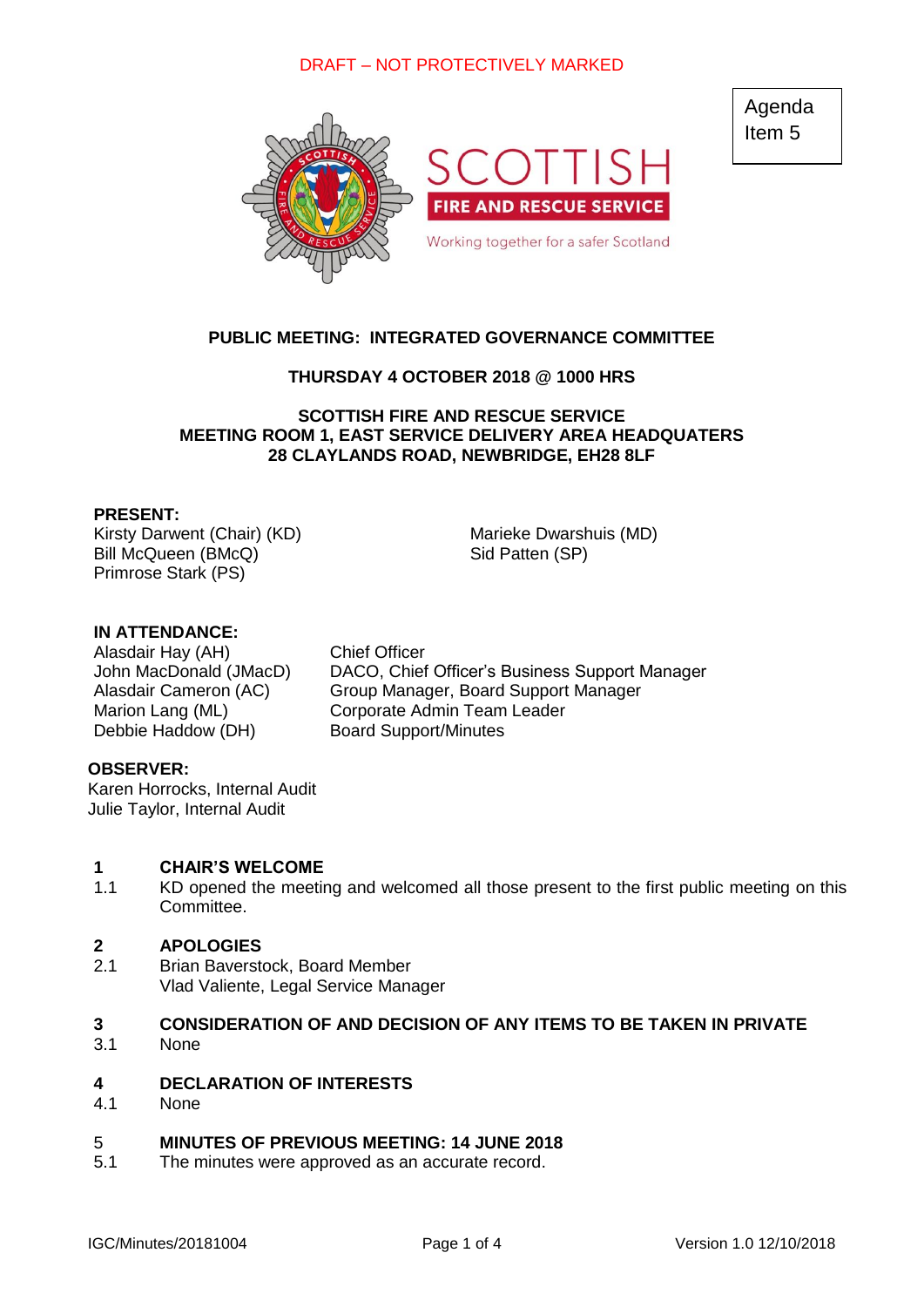#### 5.2 *Matters Arising*

5.2.1 Item 10.2 Areas of Overlap – The Committee asked for clarification on how national issues raised arising from Local Area Inspection (LAI) reports would be captured. It was stated that further to an existing Service understanding with the HMFSI around their flagging within the reports areas they feel could be national issues. Internally the Business Support Manager, DACO MacDonald, on behalf of the Chief, would be the point of contact and coordinate any national issues that may arise from HMFSI LAIs.

### 5.3 **The minutes of the meeting held on 14 June 2018 were approved as a true record of the meeting**

#### **6 ACTION LOG**

6.1 The Committee considered the action log and agreed the closure of the completed actions.

#### 6.2 **The Committee noted the updated action log.**

#### **7 INSPECTIONS/AUDITS**

- 7.1 *HMFSI Report – Concerns Relating to Timescales*
- 7.1.1 SP informed the Committee of an issue raised at the recent Service Delivery Committee and noted their concerns relating to the lengthy timescale for the Dundee Control/Highlands Service Delivery Area inspection report being brought to them. An explanation was provided at the SDC for the delay. The SDC, once again, raised the issue regarding the circulation of HMFSI reports.
- 7.1.2 KD reminded the Committee that HMFSI reports are received by the Service and the Board, under embargo, before they are laid before Parliament. The thematic reports are submitted to IGC and then disseminated into the appropriate Committee for oversight. The Local Area Inspection report are dealt with at a management level and reported into the appropriate Committee for oversight as required. The process was agreed by the Board and KD confirmed this is being followed.
- 7.1.3 The Committee requested that a Standing Agenda item be introduced to the IGC to provide a list of HMFSI reports planned together with anticipated timescales for completion.

**ACTION: BST**

7.1.4 AH informed the Committee that thematic inspections were ongoing for Fleet Management, Operational Risk Information and Training of Personnel on the Retained Duty System. Additional work is also being undertaken by the HMFSI at the request of Scottish Ministers in relation to the Transportation of Defence Nuclear Materials.

# **8 RISK REGISTER**

- 8.1 *Feedback on Spotlight Reports at Committees*
- 8.1.1 PS stated that the spotlight reports presented at both the Audit & Risk Assurance and Staff Governance committees were well received. Noting that this process provided an opportunity for the committees to interact direct with the senior responsible officer to gain a greater appreciation of the risks, mitigating action and support required.
- 8.1.2 SP stated that the risk reporting process differed at the Service Delivery Committee and was not providing the same insight into risks. A review of the process was requested at the last meeting with a view to allowing a greater insight and discussion on individual risk. SP indicated that risks would still be reported within the statement of assurance but with the addition of spotlight risk approach as well.
- 8.1.3 BMcQ reiterate the risk assurance reporting process used by the Health Board and queried how the committees would report assurance levels to the Board. The Committee discussed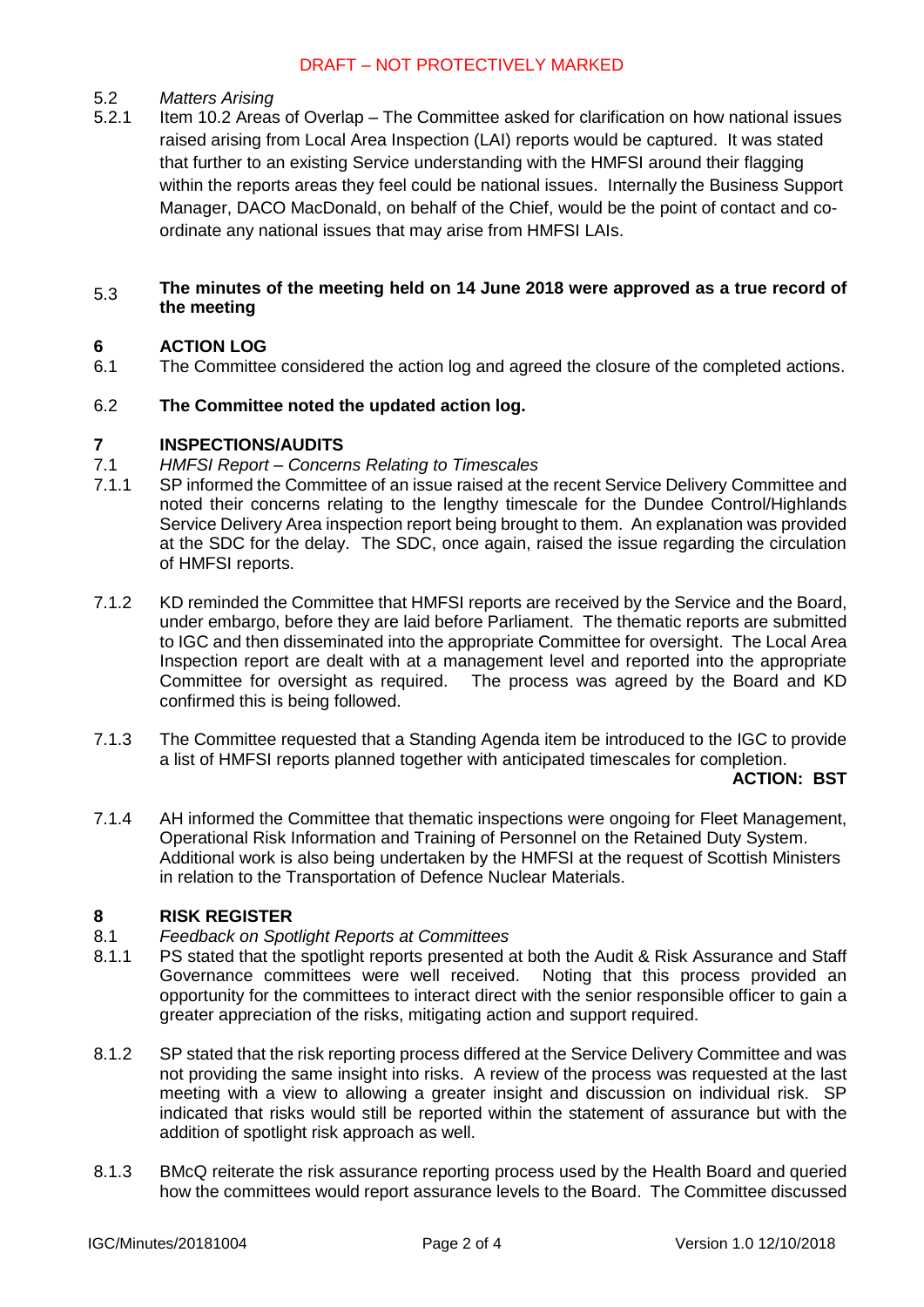the current process, potential closure of action plans providing assurance on risk, consideration of other mitigating factors impacting on assurance levels and the tolerance of same.

- 8.1.4 It was noted that all risks were recorded on the risk register and the escalation of all risks would be through ARAC. The individual committee's role was to be assured that mitigations were being carried out appropriately.
- 8.1.5 AH noted that a session on governance was scheduled at the next Strategy Day (November). It was suggested that this session includes the mapping of the scrutiny of risk at Executive and Non-Executive levels take place and relates to the overall governance of the Service. The session could also incorporate the process for HMFSI, Audit Scotland reports, etc. This would allow an ideal opportunity to reflect on the governance within the Service.

# **ACTION: BST**

#### 9 **PERFORMANCE MONITORING**

- 9.1 *Compliance and Good Corporate Governance and Practices*
- 9.1.1 AC briefed the Committee on the performance against the principles of the Scottish Fire and Rescue Service Code of Corporate Governance and Practices. The report focused on Principles 1 and 2 noting that a number of actions have been progressed. It was highlighted that 3 Limited Assurances and 5 Reasonable Assurances have now been increased and noted the update on individual actions within the report.
- 9.1.2 AC informed the Committee that the scoring of the improvement action were a selfassessment by the responsible manager which would be scrutinised by this Committee. It was acknowledged that this was a living document and would be monitored and reviewed as necessary to ensure continuous improvement.
- 9.1.3 It was noted that the Board Support Team, in conjunction with the Communications and Engagement Team, had a level of responsiblity for ensuring that the links to the SFRS Website were kept up to date. However, managers across Directorates were also aware of their responsibility to notify directly the Communications and Engagement Team to ensure the SFRS Website was updated and links to their updated documents were in place and worked correctly.

#### **10 AREAS OF OVERLAP**

10.1 PS commented and noted that the transition route between Committees was clear.

#### **11 CHAIRS ISSUES AND COMMON THEMES**

- 11.1 MD noted an issue raised at the Transformation and Major Projects Committee (TMPC) relating to the outline project for Human Resource & Organisational Development supporting the negotiations for change in uniformed Terms & Conditions (T&Cs) and asked for clarification on the delegated authority to negotiate the new T&C/role of firefighter.
- 11.2 KD stated that the National Joint Council (NJC) were responsible for the national T&Cs which included the role of firefighters. Representation at this forum includes Kirsty Darwent (Chair of SFRS Board), Bill McQueen (Member of NJC Employers Side) and Alasdair Hay (Scotland's Advisor).
- 11.3 Delegated authority to negotiate T&Cs at a local level was currently through the Renumerations, Appointments & Nominations Sub-Committee (RANSC) Negotiating Group (which is a sub group of RANSC). Representation on this forum was Kirsty Darwent, Bill McQueen, Robin Iffla and Primrose Stark.